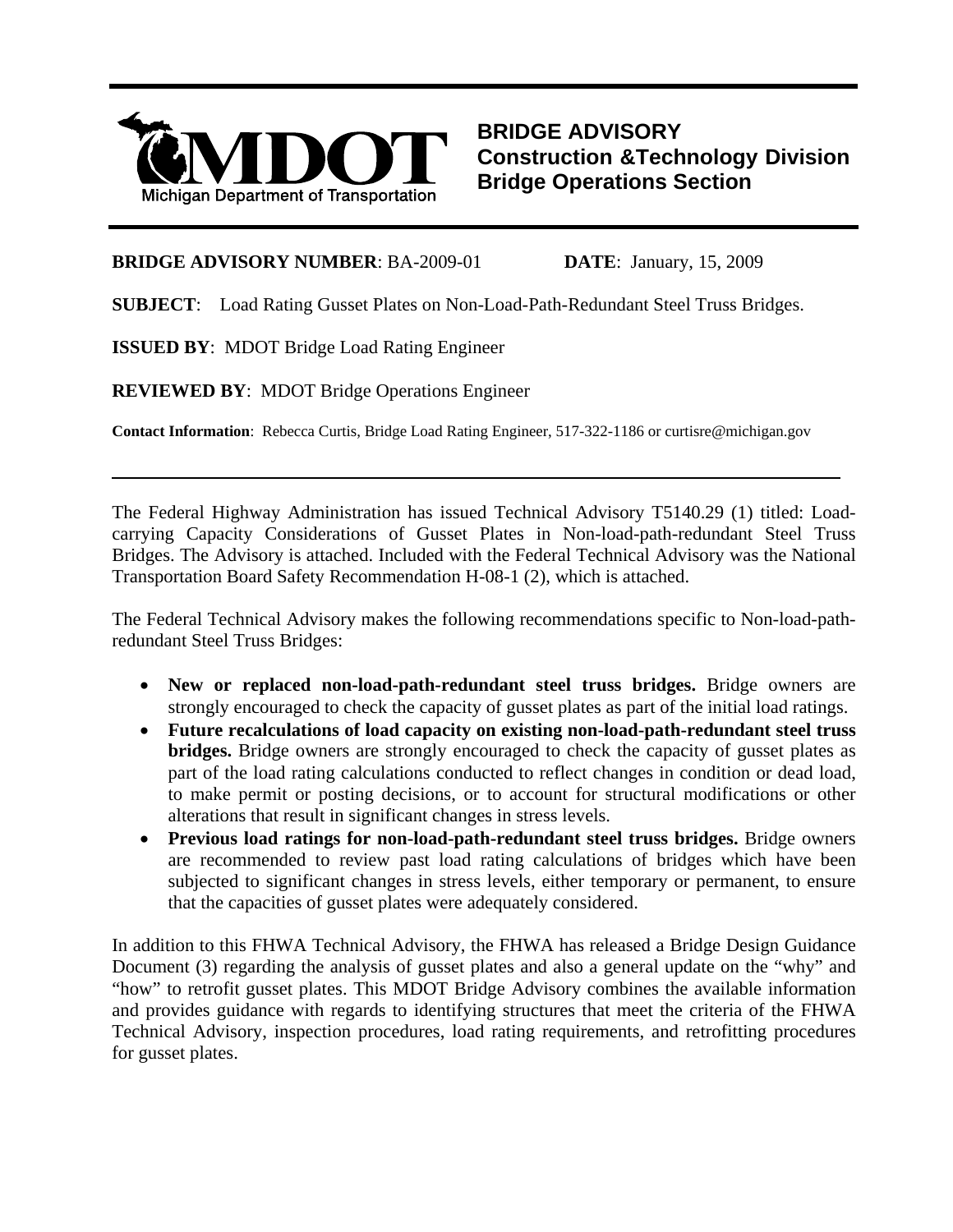### IDENTIFY STRUCTURES

The Federal Technical Advisory identifies three criteria for a bridge to be included under the advisory. The bridge must be a steel truss bridge, non-load-path-redundant and contain gusset plates.

# STEEL TRUSS BRIDGE

The 2006 Bridge Inspection Reference Manual (4) identifies three types of trusses, grouped according to deck position, as shown in Figure 1.



Figure 1: Through Truss, Pony Truss and Deck Truss Elevations and Cross-Sections

MDOT made direct contact with the local agency bridge owners who have steel deck truss bridges identified in the inspection database. A Bridge Advisory BA 2007-04 (5) was issued based upon the FHWA Technical Advisory 5140.27 (6). Technical Advisory 5140.27 strongly advised the immediate re-inspection of all steel deck-truss bridges with fracture critical members. However, the FHWA Technical Advisory 5140.29 and this Bridge Advisory apply to all configurations of steel trusses.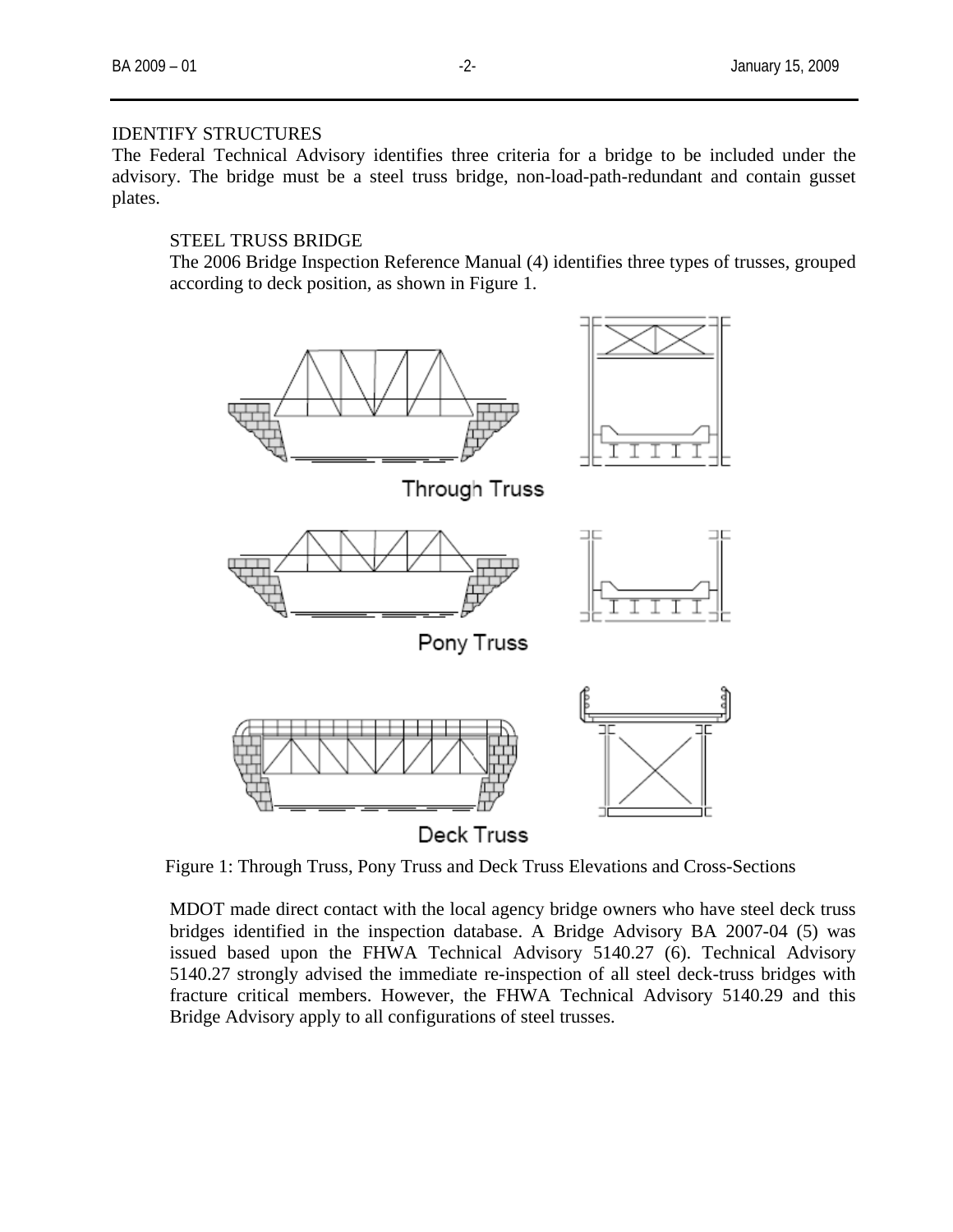Trusses are generally considered to be main members, although they may be found as portions of other superstructure types. Arches may include trusses as floor systems or stiffening trusses or in movable bridge spans. In cases such as these, the trusses may or may not be considered primary members. If you believe your agency has a bridge of this design that may be miscoded in the bridge database or have questions whether a truss is a primary load carrying member, please contact Rick Smith, Bridge Inspection Program Manager, 517-322-5715 or [smithr@michigan.gov](mailto:smithr@michigan.gov).

### NON-LOAD-PATH-REDUNDANT

Bridge designs that have four (detailed structural analysis may show that only three members are required to provide load-path-redundancy) or more main load-carrying members or load paths between supports are considered load path redundant. If one member were to fail, the bridge load would likely be redistributed to the other members, and bridge failure may not occur. Most truss structures have only two load paths, the two trusses, and are therefore non-load-path-redundant.

Please note that FHWA Technical Advisory 5140.27 referred to "fracture critical members", while in contrast FHWA Technical Advisory 5140.29 and this MDOT Bridge Advisory refer to "non-load-path-redundant" trusses. This difference in terminology removes the requirement that the member is in tension.

### GUSSET PLATES

Gusset plates are plates that connect multiple members. Gusset plates are not unique to trusses, and may also be found on a variety of bridges including truss, girder-floor beamstringer, suspension, arch and movable. The FHWA Technical Advisory only addresses the gusset plates located on truss structures. However, the function of a gusset plate is similar in all of these types of structures, and it may be a conservative, but logical, step to apply this advisory to structures other than trusses that contain gusset plates.

In truss bridges, there are two types of connections: gusset plates and pin connections. Figure 2 shows a typical gusset plate connection and Figure 3 shows a typical pin connection. The FHWA Technical Advisory only addresses the gusset plate connections. However, the function of a pin connection is similar to a gusset plate, and once again it may be a conservative, but logical, step to apply the load rating recommendations of this advisory to non-load-path-redundant steel truss structures with pinned connections.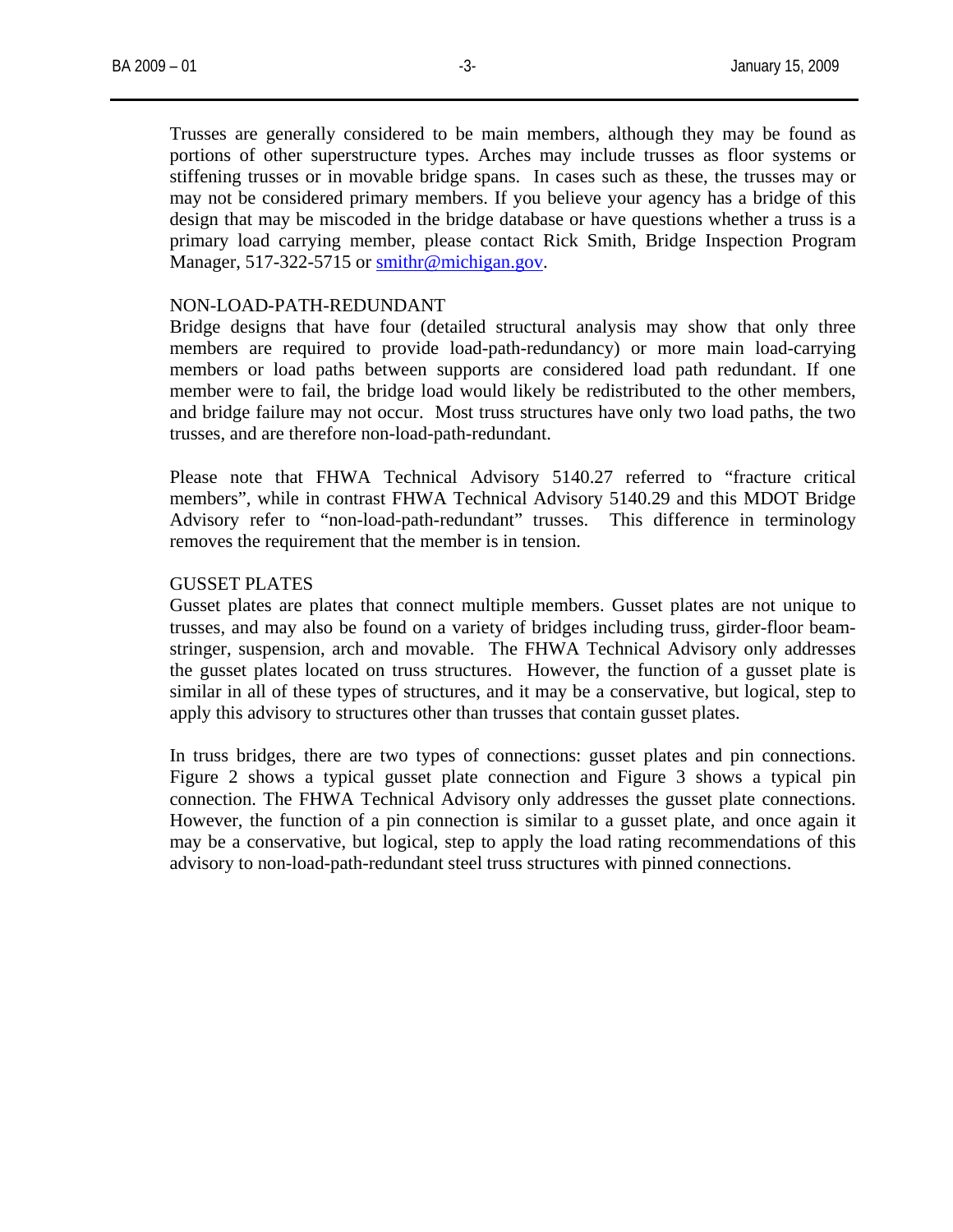

Figure 2: Gusset Plate Truss Connection



Figure 3: Pinned Truss Connection

FHWA Technical Advisory 5140.29 and this MDOT Bridge Advisory deal with trusses with main load path gusset plate connections. While there are many plates providing a certain amount of connection on a truss, main load path gusset plates connect main members and hold the main members in place at a joint while the non-critical plates provide internal connections for each member. Figure 4 distinguishes gusset plates from other typical plates on a truss.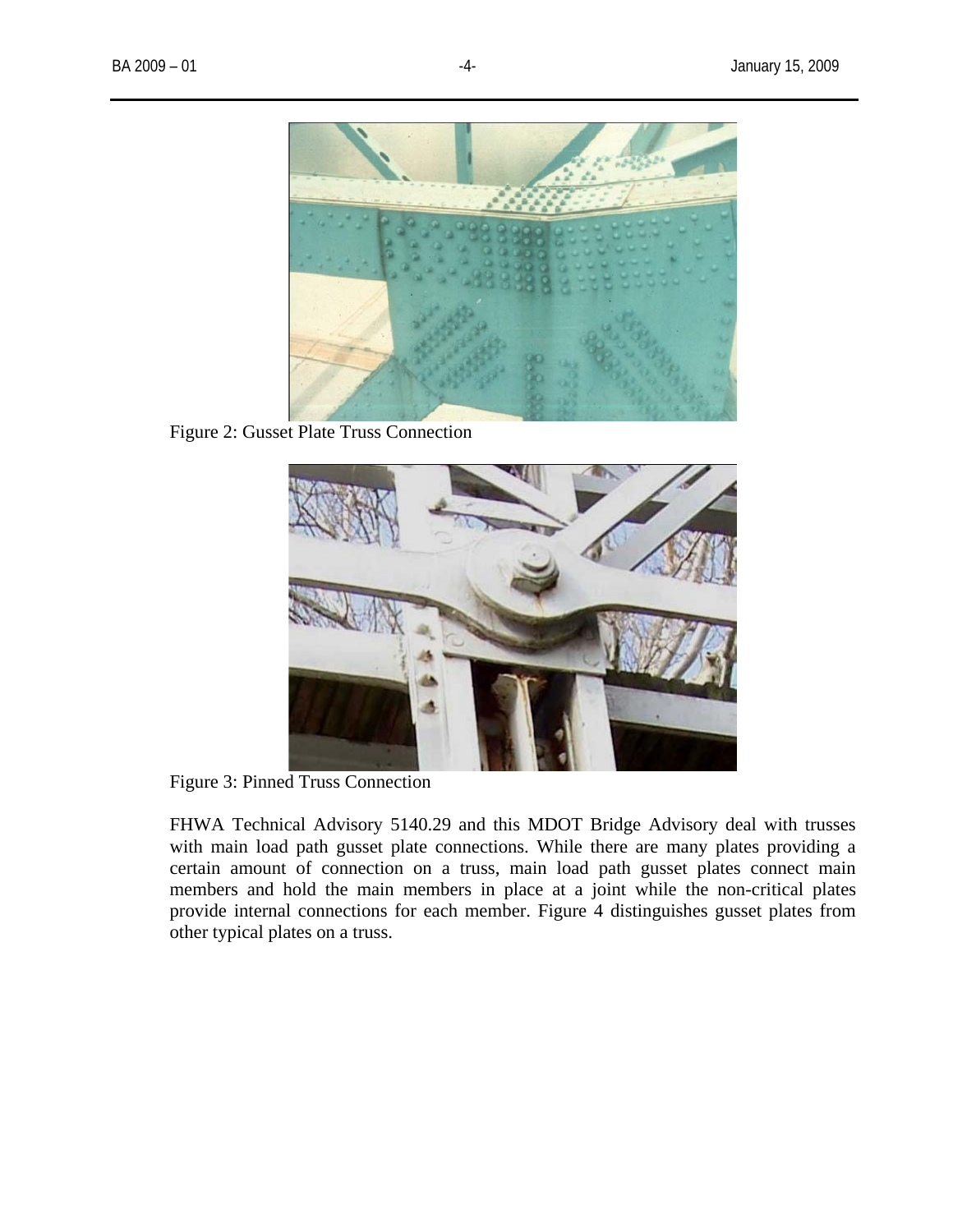

Figure 4: Typical Plates on a Truss

### INSPECTION

The FHWA Technical Advisory focuses on design related issues. However, as part of a bridge management program, questions may arise regarding inspections of the gusset plates. This information is considered supplemental to the FHWA Technical Advisory. For questions regarding inspection of gusset plates, contact Rick Smith, Bridge Inspection Program Manager, 517-322- 5715 or [smithr@michigan.gov](mailto:smithr@michigan.gov). As either a special investigation in order to perform the load rating or as part of an in-depth bridge inspection, the gusset plates should be inspected. Inspection procedures will need to follow the FHWA Inspection of Fracture Critical Bridge Members, Section 4, (7) and AASHTO Guide Manual for Condition Evaluation of Highway Bridges, Section 4, (8) in-depth procedures for close-up inspection of the elements. Verification of the dimensions of the gusset plate size and thickness to the plans will be required as well as fastener count and pitch. In addition, splice plates between the horizontal members may be considered as part of the gusset plate connection. In that case, the splice plate should be checked as well as the gusset plate. There are three main concerns in the inspection of a gusset plate: corrosion, distortion, and connections. Figure 5 identifies the typical locations of the main inspection concerns for gusset plates.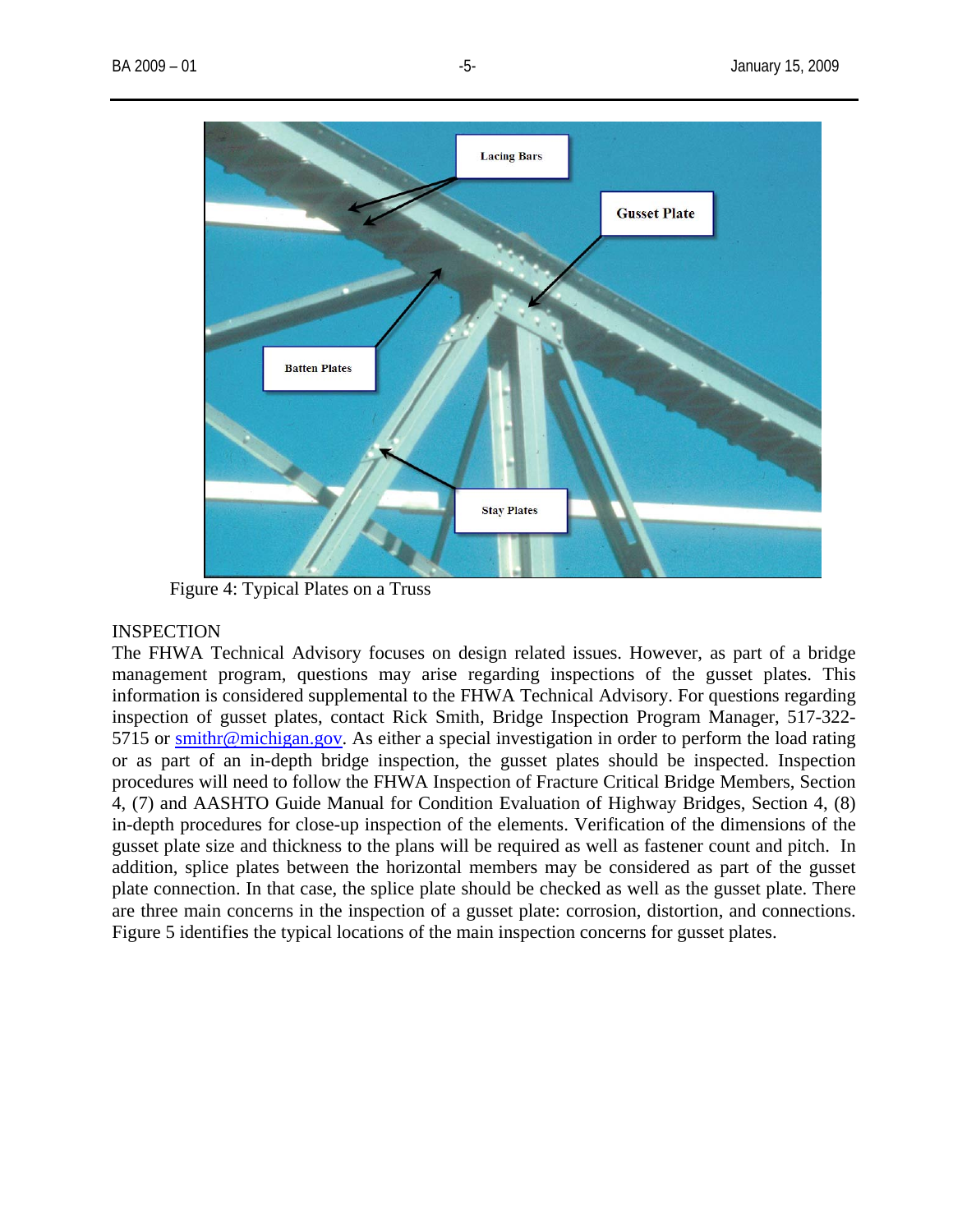

Figure 5: Inspection Concerns for Gusset Plates

## **CORROSION**

Corrosion is a loss of material of a steel member due to the chemical process of oxidation. Areas that trap debris or hold water need to be cleaned adequately to evaluate any section losses. Areas with surface rust should be mechanically cleaned and evaluated. Inspect for local pitting, typically found on the outside face of the plate. All section losses should be quantified, the location identified, the area of loss measured and all items documented in the inspection report. The use of ultrasonic thickness gauges or calipers is highly recommended for determining section losses.

## **DISTORTION**

Overstressing of the gusset plate due to overloads or inadequate bracing may distort the plate. As shown in Figure 5, evaluate the edges of the plate as well as the area located between the compression members for distortion. A straight edge should be used to identify and quantify any distortion of the plate between members.

## **CONNECTIONS**

Inspect the bolted or riveted connection. Inspect around the individual bolts and rivets to ensure that they are tight and in good condition. Inspect the gusset plate around the bolts or rivets for signs of cracking. Check for cracked, broken, loose or missing rivets, rivet heads or bolts.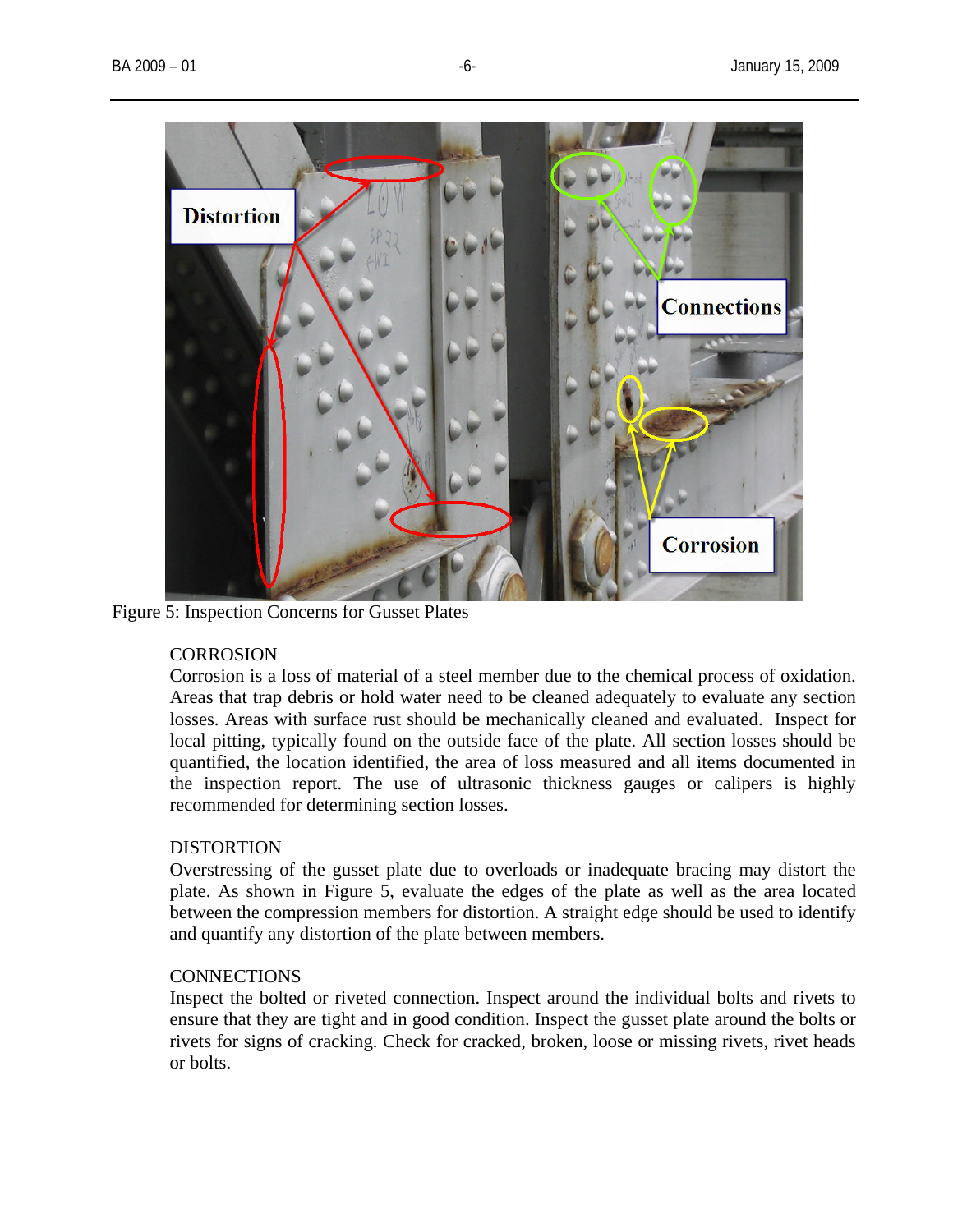### ANALYSIS

Gusset connections of non-load-path-redundant steel truss bridges shall be evaluated during a bridge load rating analysis. The evaluation of gusset connections shall include the evaluation of the connecting plates and fasteners. The resistance of a gusset connection is determined as the smaller resistance of the fasteners or gusset plates. The following guidance is intended to provide for life safety and thus the resistance of the connection is required to be checked at the strength limit state only. Owners may require that connections be checked at other limit states such as the service limit state to minimize serviceability problems. Load Factor Rating (LFR) or Load and Resistance Factor Rating (LRFR) are both acceptable methods of analyzing gusset plates. The FHWA issued a Memorandum that discusses when LFR or LRFR should be used (9). The following will be a general overview of the current guidelines for the analysis of gusset plates, taken directly from the FHWA Bridge Design Guidance No 1, released by FHWA in 2008, with some modifications based upon MDOT Research Report R-1519 (10). Research projects have been initiated to improve upon current knowledge and methods. Until that time, a sample spreadsheet, "Gusset Plate LFR Analysis.xls" (11) and documentation on the spreadsheet are available on the MDOT website (12).

### RESISTANCE OF FASTENERS

For concentrically loaded bolted and riveted gusset connections, the axial load in each connected member may be assumed to be distributed equally to all fasteners at the strength limit state.

The bolts in bolted gusset connections shall be evaluated to prevent bolt shear and plate bearing failures at the strength limit state. The rivets in riveted gusset connections shall be evaluated to prevent rivet shear and plate bearing failures at the strength limit state.

### GUSSET PLATES IN TENSION

Gusset plates subjected to axial tension shall be investigated for three conditions:

- Yield on the gross section,
- Fracture on the net section, and
- Block shear rupture

The factored resistance for gusset plates in tension shall be taken as the least of the values given by either yielding, fracture, or the block shear rupture resistance.

When determining the gross and net section areas, the effective width of the gusset plate in tension should be determined by the Whitmore method. In this method, the effective width is measured across the last row of fasteners in the connection under consideration. The effective width is bound on either side by the closer of the nearest adjacent plate edges or lines constructed starting from the external fasteners within the first row and extending from these fasteners at an angle of 30 degrees with respect to the line of action of the axial force. The Whitmore width of one member may extend into the influence area of other members. Figures 6a and 6b provide examples for determining the effective width in tension in accordance with the Whitmore method.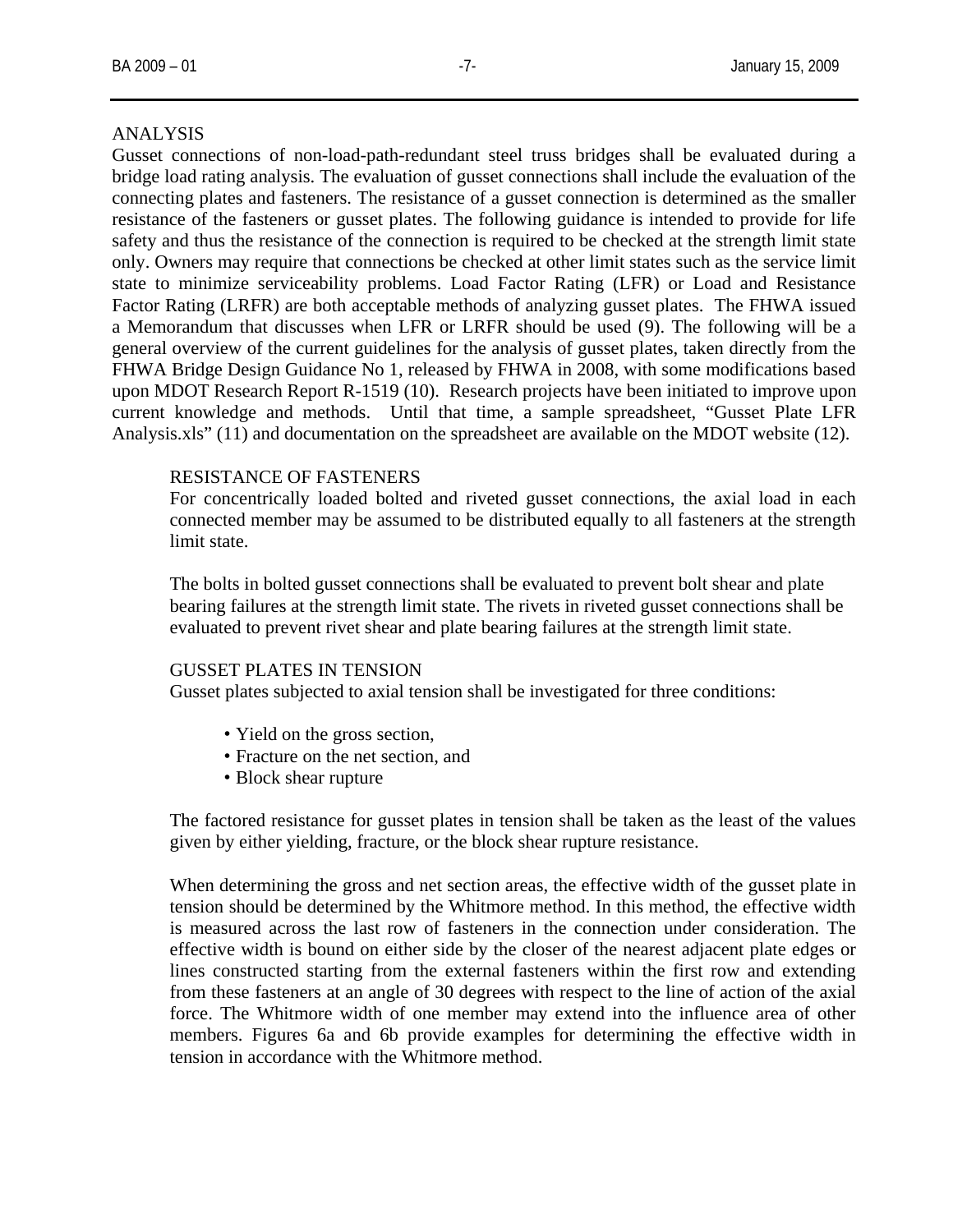

Figure 6a: The Whitmore Method for effective width in tension



Figure 6b: The Whitmore Method for effective width in tension

# BLOCK SHEAR RUPTURE

The resistance to block shear rupture is that resulting from the combined resistance of parallel and perpendicular planes; one in axial tension and the others in shear. The analysis of block shear rupture involves the evaluation of several patterns of planes to arrive at the governing pattern. Figure 7 provides some examples of potential block shear rupture planes for gusset plates in tension.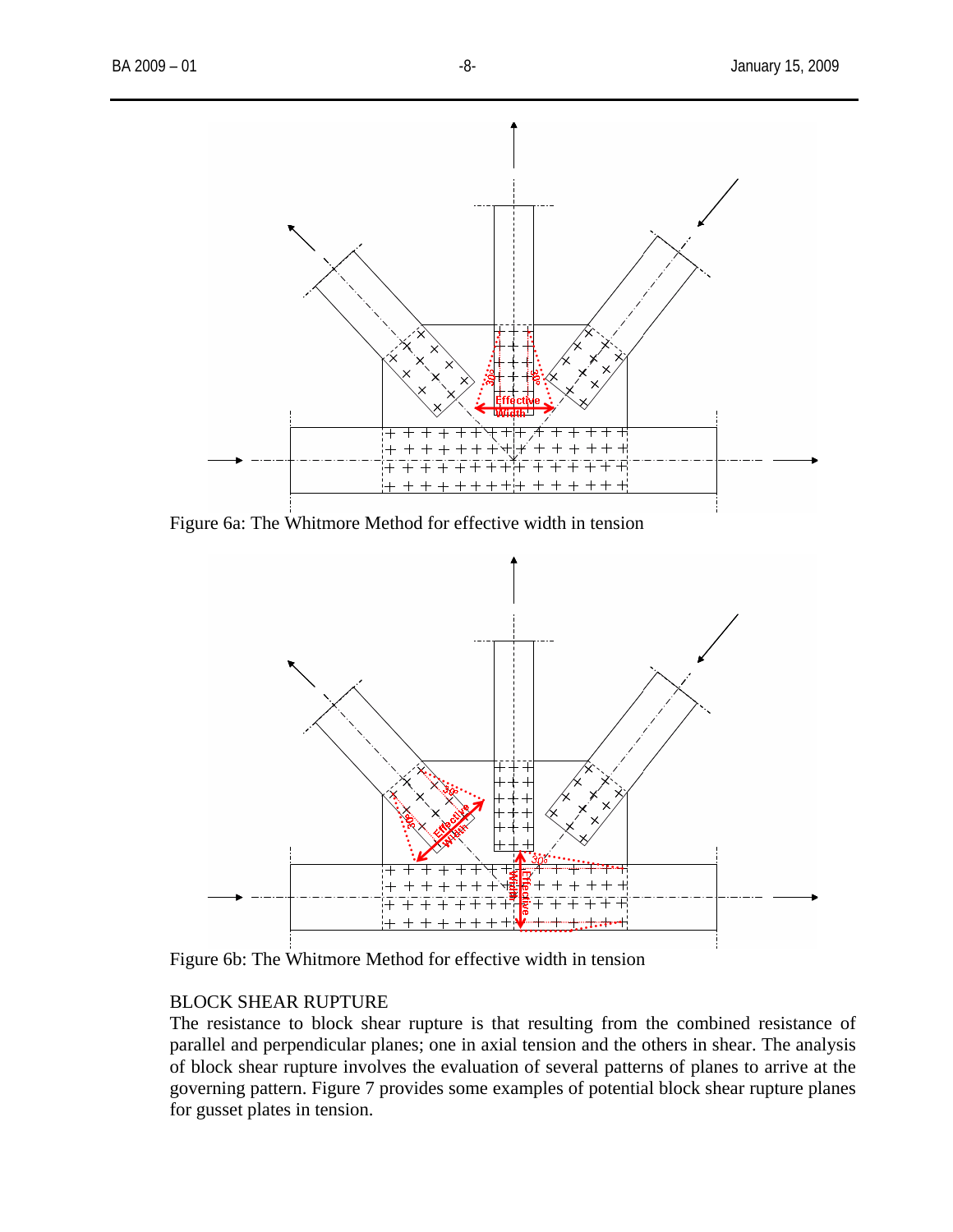

Figure 7: Examples of potential block shear rupture planes

# GUSSET PLATES IN SHEAR

The factored shear resistance for gusset plates subject to shear shall be taken as the lesser of the shear yield and the shear fracture resistance. An additional reduction factor should be included. The reduction factor, O, shall be taken as:

 $\Omega = 1.00$  for the case of uniform shear stress distribution where the gusset plates are of ample stiffness to prevent buckling and develop the plastic shear force of the plates, or

 $\Omega$  = 0.74 for the case of flexural shear stress distribution, and in the absence of a more rigorous analysis or criterion to assure and quantify the stiffness requirements to develop the plastic shear force of the plates.

The analysis of gusset plates for shear involves the evaluation of several shear sections to arrive at the governing section. Figures 8a and 8b provide examples of shear sections to be evaluated in gusset plates in gross section shear yielding and net section shear fracture.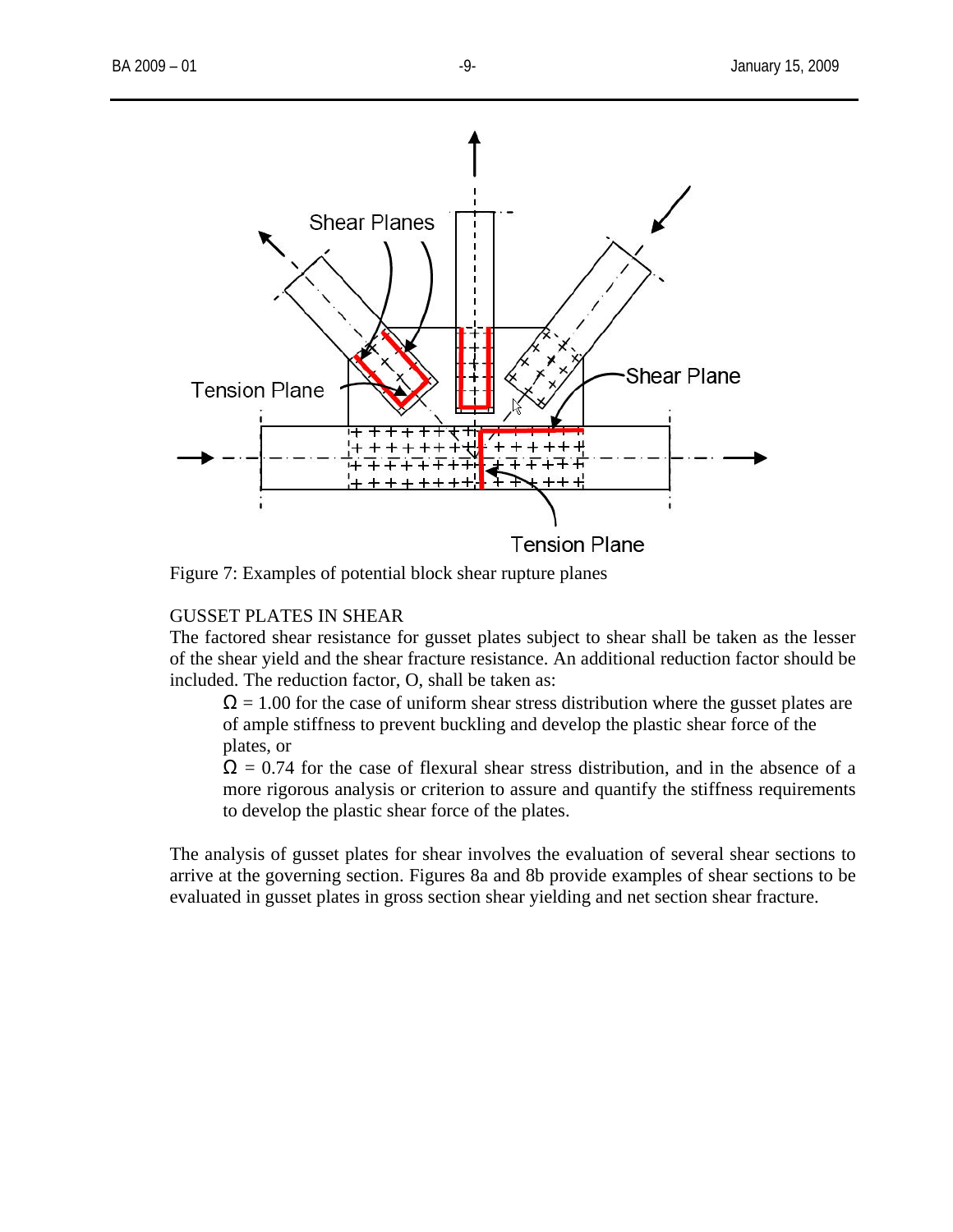

Figure 8a: Gross Section Shear Yielding Planes



Figure 8b: Net Section Shear Yielding Planes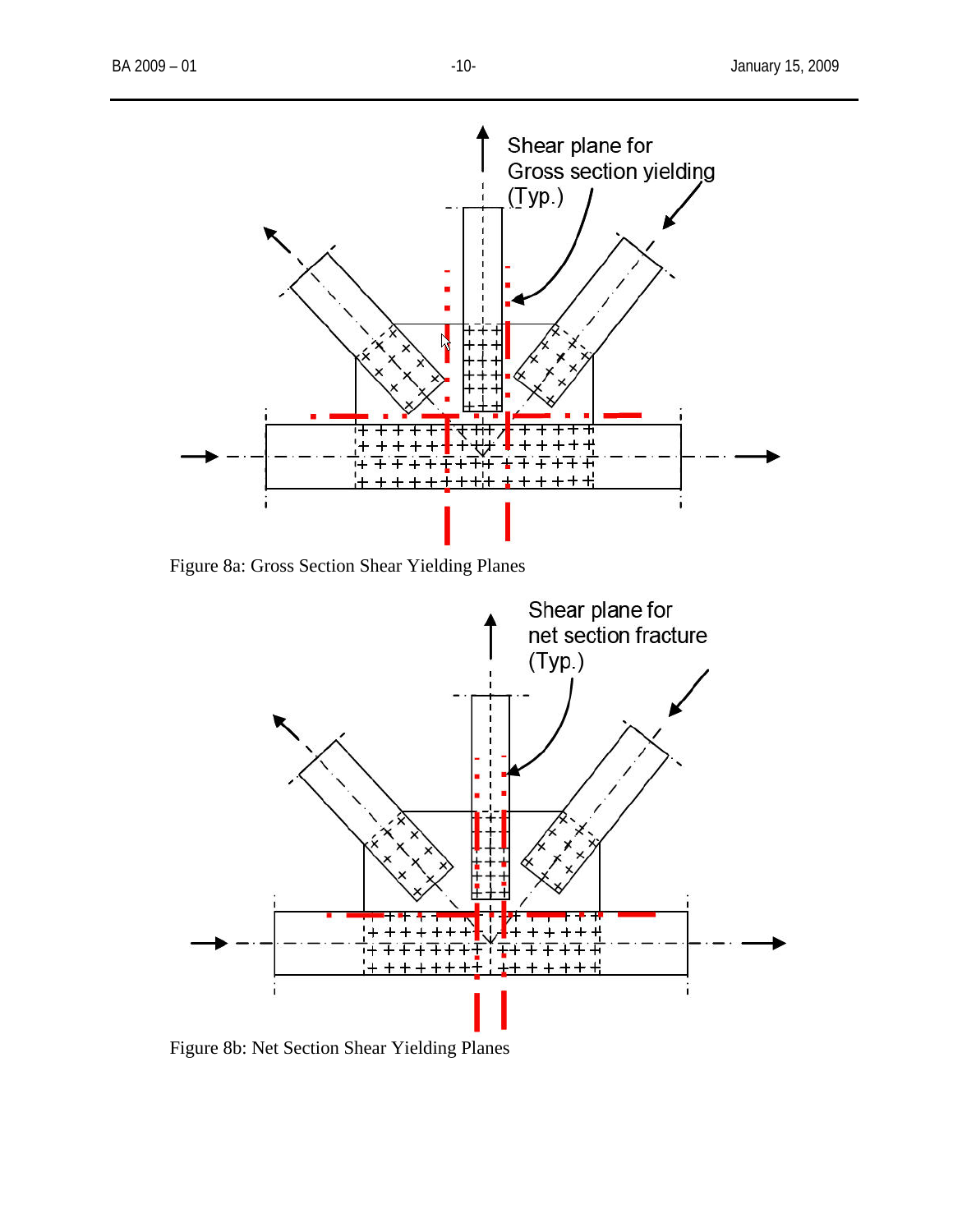#### GUSSET PLATES IN COMPRESSION

The proximity of connected members, complex state of stress, and boundary conditions can influence the resistance of gusset plates in compression. Therefore, special care must be exercised to properly assess the anticipated buckled shape and compressive resistance of gusset plates in compression. In the absence of a more rigorous analysis, the resistance of gusset plates in compression may be determined as that of idealized members in compression.

As shown in Figure 9, the effective width of the idealized compression member may be determined in accordance with the Whitmore method. The unbraced length,  $L_c$ , may be

determined as the average of three distances  $(L_1, L_2, L_3)$  as follows:

- $L<sub>2</sub>$  = The distance from the last row of fasteners in the compression member under consideration to the first row of fasteners in the closest adjacent member, measured along the line of action of the compressive axial force.
- $L_1$ ,  $L_3$  = The distance from each of the ends of the Whitmore width to the first row of fasteners in the closest adjacent member, measured parallel to the line of action of the compressive axial force. When the Whitmore width enters into the adjacent member, the associated distance at that end should be set to zero.



Figure 9: Effective Width and Unbraced Length of Gusset Plate in Compression

When lateral sway of gusset plates is possible, the effective length factor, K, for gusset plates may be taken from Table 1 for Cases (d), (e), or (f), depending on the anticipated buckled shape. When lateral sway of gusset plates is not possible, the effective length factor, K, for gusset plates may be taken from Table 2 for Cases (a), (b), or (c), as appropriate.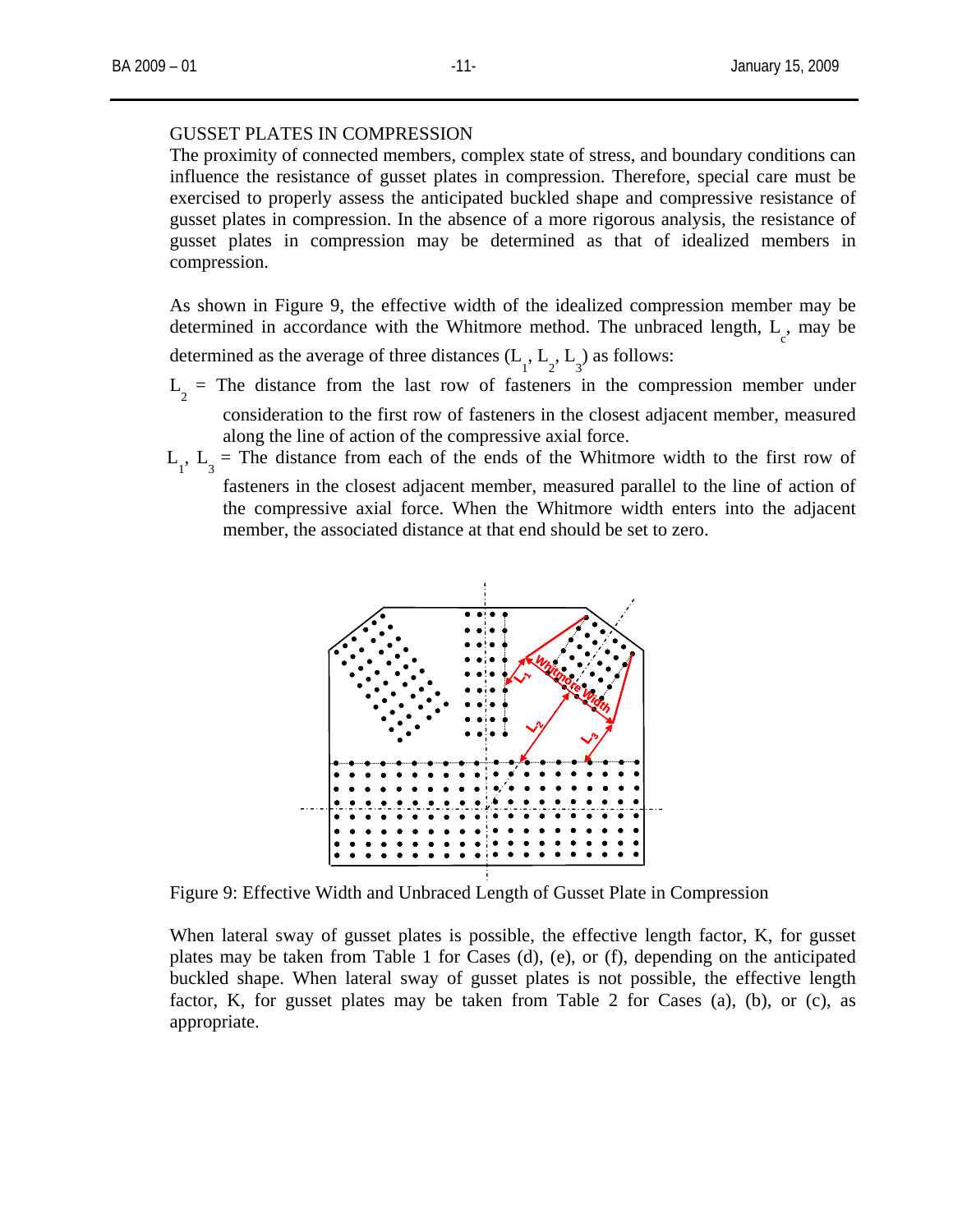| Buckled shape         | (a)      | (b)      | (c) | d.<br>ᄆᅞ | (e) | ۵C. |
|-----------------------|----------|----------|-----|----------|-----|-----|
| Theoretical $K$ value | 0.5      | 0.7      | 1.0 | $1.0\,$  | 2.0 | 2.0 |
| Design $K$ value      | $0.65\,$ | $0.80\,$ |     | 1.2      |     |     |

Table 1: Effective Length Factor, K

# GUSSET PLATES IN COMBINED FLEXURAL AND AXIAL LOADS

According to the FHWA Design Guidance, gusset plates behave as deep members and the application of flexural theory to the analysis of gusset plates is questionable. However, historically combined flexural and axial loads were analyzed. In order to meet the intent of this historic criterion, this check is recommended. The factored resistance for gusset plates subject to combined flexural and axial stresses on the gross area of the plate may be taken as  $\sigma_{crit}$ , where  $\sigma_{crit}$  is the specified minimum buckling strength of a plate (see MDOT Research Report R-1519) or the sample spreadsheet. This value includes resistance factors in the calculation and so further reduction is not required. This analysis is considered to be conservative.

The analysis of gusset plates for combined flexural and axial loads involves the evaluation of several sections to arrive at the critical section. Figure 10 provides examples of sections to be evaluated in gusset plates under combined flexure and axial loads. Note that the sections in Figure 10 are placed such that the applied eccentricity is maximized.



Figure 10: Combined Flexural and Axial Load Planes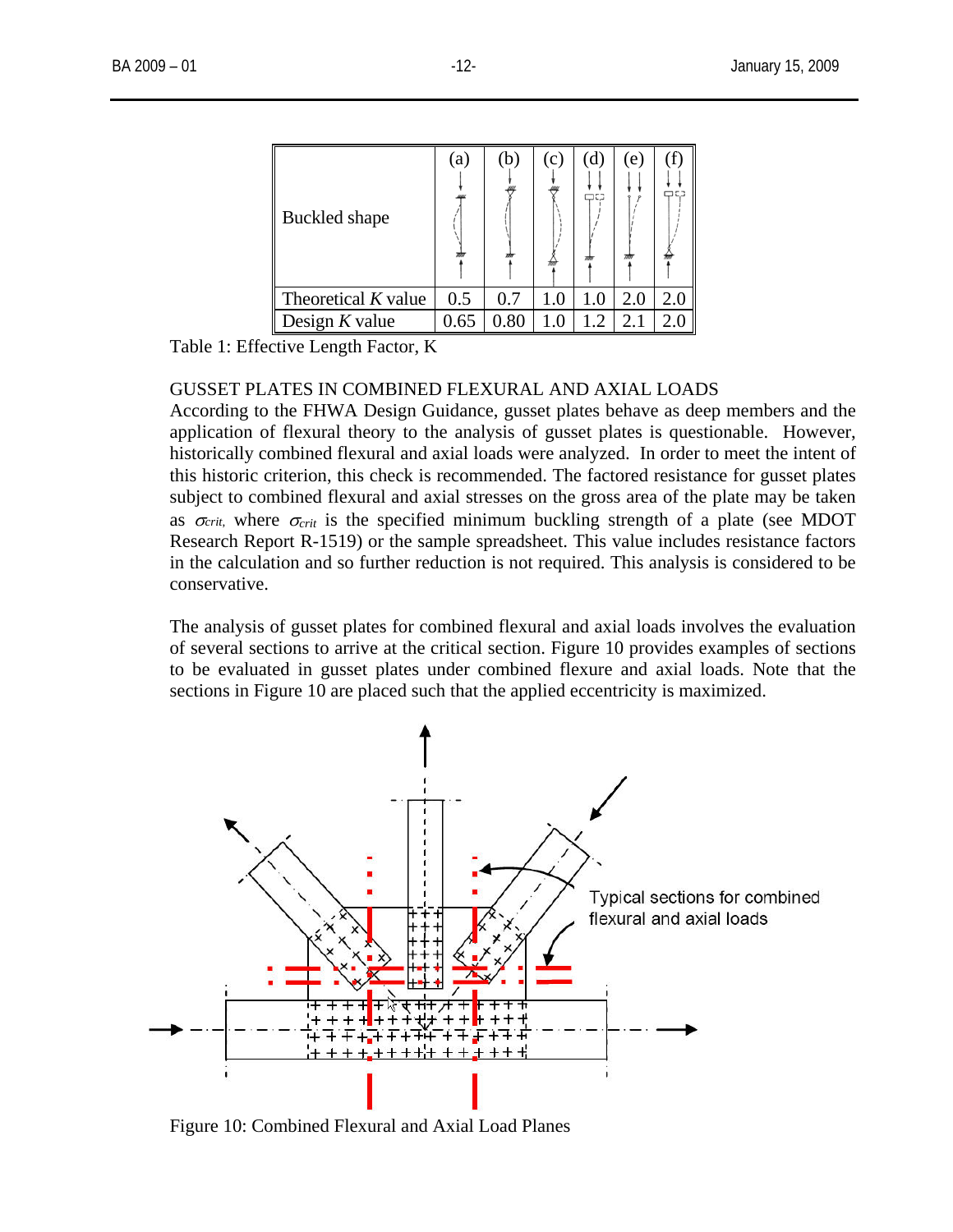### RETROFITTING GUSSET PLATES

During an analysis started as a result of this Bridge Advisory or pursuant to a future bridge inspection, the engineer may determine that a gusset plate requires retrofitting. The FHWA released guidelines for retrofitting gusset plates (13), which are summarized below. Gusset plates should carry a minimum of either the maximum legal load or the maximum load that the other primary members in the structure may carry. If the gusset plate controls the load rating and legal loads are not met, then retrofitting the gusset plate is recommended or load posting is required. Please refer to Chapter 7 of the MDOT Bridge Analysis Guide (14) for Posting Procedures. If the truss or other primary members of the structure control the load rating, then the gusset plates do not require retrofitting and the posting should be based upon the controlling member.

### GENERAL GUIDELINES

For gusset plates attached to multiple members (i.e. chord members, diagonal members, struts, and horizontal members), the members should be stabilized prior to removing, replacing or reinforcing the gusset plates as necessary. Adding multiple gusset plates instead of one thick one may be an option when the original gussets are too thin.

Removing one gusset plate at a time may be possible. To remove a splice plate (web or flange) decide which should be replaced first. Retrofitting should be done under a "dead load only" condition, if possible. If the dead load carrying capacity of the member is adequate with just the flange plates intact, retrofitting may proceed to replace web plates without external support unless otherwise directed by the engineer.

During retrofitting, temporary exterior supports may be necessary. Alternatively, retrofitting may be manageable with tie rods, struts, strong backs or other stabilizing fixtures that are determined to be necessary when the gusset plates are removed. The intent is to isolate the gusset plate connection of all stresses (live load and dead load) so that the plates can be removed and replaced.

### **CORROSION**

Corrosion may create pitting and section loss. The remaining thickness should be measured and the analysis should be repeated using the measured remaining thickness.

If the thickness of the corroded gusset plates will be able to carry the design loads safely and the thickness loss is not severe enough to warrant replacement of gusset plates, recoating of the plates after proper surface preparation will be adequate (e.g. blast cleaning to bare metal). If there is visible packed corrosion between steel gusset plates, the plates should be removed and replaced.

If the thickness loss of the corroded gusset plate is so extensive that it will not be able to carry the design loads safely, the thickness loss may warrant replacing the gusset plates.

For pin-connected members with corroded or oversized pin holes in gusset plates, stabilize the members in a manner that will transfer the load (away from the pin) to allow removal and replacement of the pin as well as gusset plates, if necessary. As an alternative, the hole may be modified to a larger diameter and a new pin inserted in lieu of replacing the gusset plates.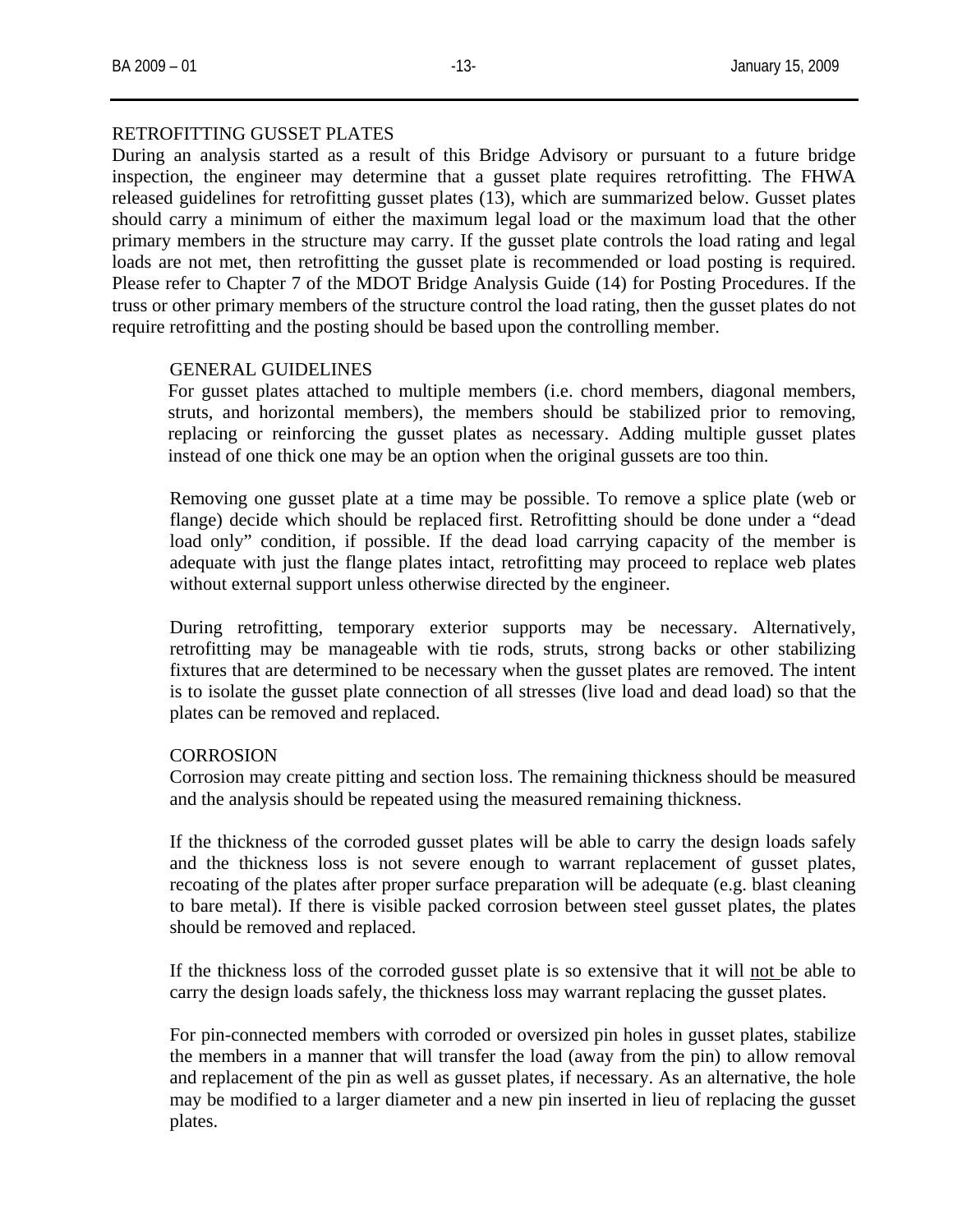### DISTORTION

Distortion (buckling and warping) in gusset plates due to excessive compressive loads, section loss or the combination of the two may require retrofitting. Yielding and necking in the gusset plates due to excessive tensile loads, section loss or the combination of the two may require retrofitting.

Under certain conditions, bent gusset plates may be repaired by heat-straightening procedures described in *Heat-Straightening Repairs of Damaged Steel Bridges* FHWA Report No. FHWA-IF-99-004 (15). As described in the report, the applicable heating patterns will depend on the damage configuration. Heat-straightening repairs can be conducted on gusset plates with maximum plastic strains of less than 100 times the initial yield strain. Such damages in gusset plates may be categorized as mild and repairable by heat straightening. More severely damaged gusset plates should be replaced. Typically, some jacking forces are required as described in the report. A structural analysis may be required to determine whether temporary shoring or stress relief on the gusset may be required.

# **Caution: heat-straightening repairs of gusset plates are not recommended when member loads have not been transferred away from the joint and the deformation is because of the compressive forces from the members resulting in buckling of the gusset plates.**

In instances that the edge stresses control the load rating and would require lowering the capacity of the structure and possible vehicle restriction, then stiffeners may be provided to prevent edge buckling without needing to replace the gusset plate.

### **CONNECTIONS**

Block Shearing or the tearing of a block of a block of material. Block Shear presumes a combination of a tension rupture and shear yield or a combination of shear rupture and tension yield. Block shear failure is usually associated with bolted details but it can also be present in welded details. Other connection deficiencies may include loose, missing or distorted bolts and rivets, missing nuts and washers/or rivet heads as well as inadequate weld size and/or defects in the weld (e.g. weld cracking, fatigue cracking, and severe undercut, etc.).

Cracked welds or cracks in base metal should be repaired as described in the AWS D1.5 *Bridge Welding Code* (16). It is conservatively recommended that the criteria in Section 12.17 of the Code on "Repair Welding," including removal of weld or base metal in preparation for welding, are necessary to correct unacceptable workmanship or damaged materials.

For installation of new high-strength bolts refer to the *AASHTO LRFD Bridge Construction Specifications*.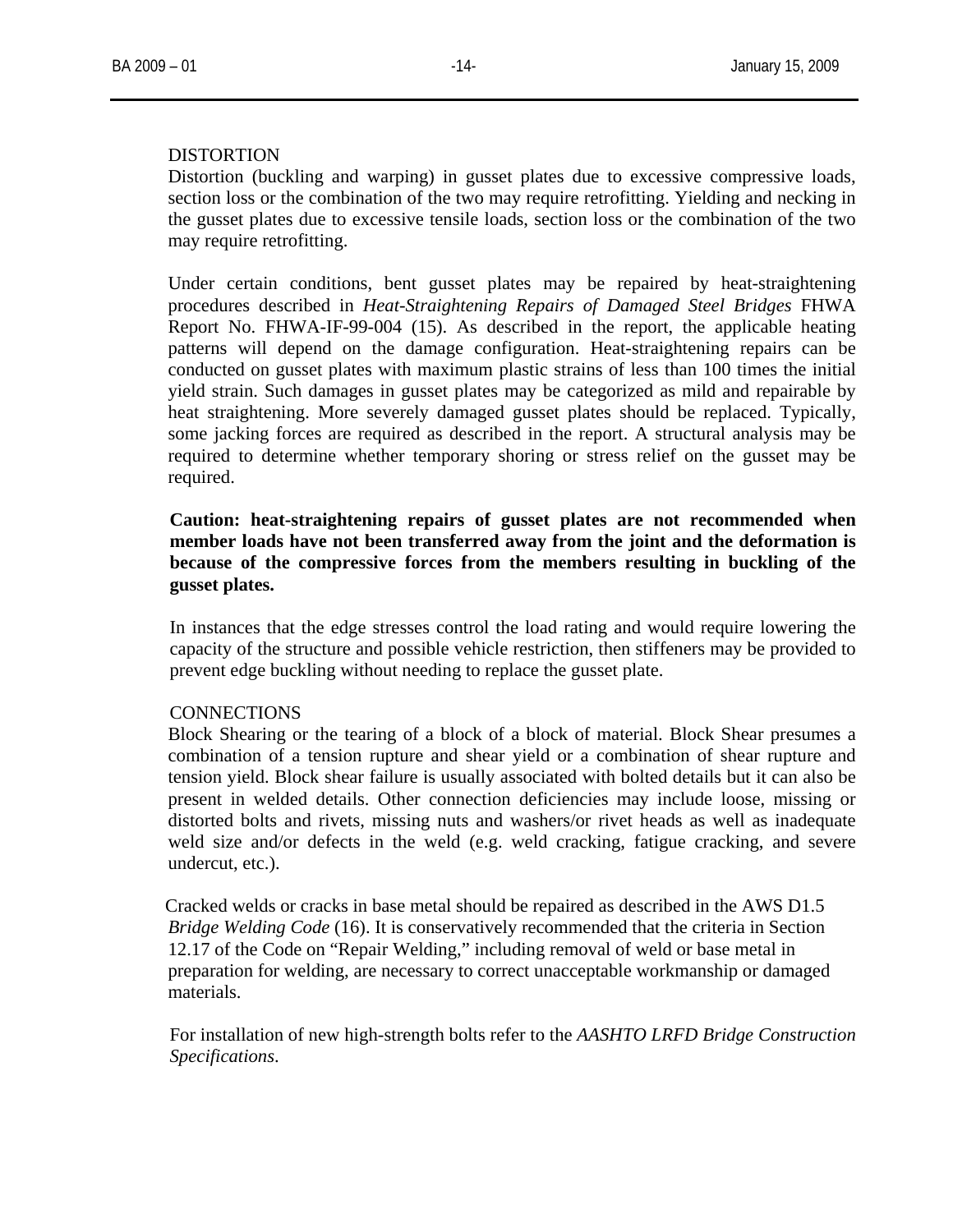### REFERENCES

- 1. FHWA (2008). *Load-carrying Capacity Considerations of Gusset Plates in Non-load-pathredundant Steel Truss Bridges.* T5140.29. Federal Highway Administration. January 15, 2008. <http://www.fhwa.dot.gov/legsregs/directives/techadvs/t514029.htm>.
- 2. NTSB (2008). *Safety Recommendation.* H-08-1. National Transportation Safety Board. January 15, 2008. Washington, D.C. [http://www.ntsb.gov/Recs/letters/2008/H08\\_1.pdf](http://www.ntsb.gov/Recs/letters/2008/H08_1.pdf).
- 3. Ibrahim, F (2008). *FHWA Bridge Design Guidance No 1: Load Rating Evaluation of Gusset Plates in Truss Bridges*. E-mail. Federal Highway Administration.
- 4. FHWA (2006). *Bridge Inspector's Reference Manual.* FHWA NHI 03-001. Federal Highway Administration. [http://www.nhi.fhwa.dot.gov/training/course\\_detail.aspx?num=FHWA-NHI-](http://www.nhi.fhwa.dot.gov/training/course_detail.aspx?num=FHWA-NHI-130055&num=130055)[130055&num=130055](http://www.nhi.fhwa.dot.gov/training/course_detail.aspx?num=FHWA-NHI-130055&num=130055)
- 5. MDOT (2007). *Immediate Inspection of Deck Truss Bridges Containing Fracture Critical Members (FCM)*. BA 2007-04. Michigan Department of Transportation. August 13, 2007. [http://www.michigan.gov/documents/mdot/MDOT\\_BA\\_2007-04\\_225804\\_7.pdf](http://www.michigan.gov/documents/mdot/MDOT_BA_2007-04_225804_7.pdf)
- 6. FHWA (2007). *Immediate Inspection of Deck Truss Bridges.* T5140.27. Federal Highway Administration. August 15, 2007. [http://www.fhwa.dot.gov/bridge/ta514027.cfm.](http://www.fhwa.dot.gov/bridge/ta514027.cfm)
- 7. FHWA (1986). *Inspection of Fracture Critical Bridge Members*. Federal Highway Administration. <http://isddc.dot.gov/OLPFiles/FHWA/009349.pdf>.
- 8. AASHTO (2005). *Guide Manual for Condition Evaluation and Load and Resistance Factor Rating (LRFR) of Highway Bridges*. American Association of State Highway and Transportation Officials. Washington, D.C.
- 9. Lwin, M. (2006). *INFORMATION: Bridge Load Ratings for the National Bridge Inventory*. Federal Highway Administration. October 30, 2006. <http://www.fhwa.dot.gov/bridge/nbis/103006.cfm>.
- 10. Curtis, R., and Till, R. (2008). *Critical Buckling Stress for Plates with One Free Edge Under Combined Axial and Flexural Forces*. R-1519. Michigan Department of Transportation.[http://www.michigan.gov/documents/mdot/MDOT\\_Research\\_Report\\_R151](http://www.michigan.gov/documents/mdot/MDOT_Research_Report_R1519_250368_7.pdf) [9\\_250368\\_7.pdf.](http://www.michigan.gov/documents/mdot/MDOT_Research_Report_R1519_250368_7.pdf)
- 11. MDOT (2008). *Gusset Plate LFR Analysis-V2.0.xls.* Michigan Department of Transportation. Lansing, MI. [http://www.michigan.gov/mdot/0,1607,7-151-9625\\_24768-](http://www.michigan.gov/mdot/0,1607,7-151-9625_24768-201633--,00.html) [201633--,00.html.](http://www.michigan.gov/mdot/0,1607,7-151-9625_24768-201633--,00.html)
- 12. MDOT (2008). *Gusset Plate LFR Analysis-V2.0-SAD* Michigan Department of Transportation. Lansing, MI. [http://www.michigan.gov/mdot/0,1607,7-151-9625\\_24768-](http://www.michigan.gov/mdot/0,1607,7-151-9625_24768-201633--,00.html) [201633--,00.html.](http://www.michigan.gov/mdot/0,1607,7-151-9625_24768-201633--,00.html)